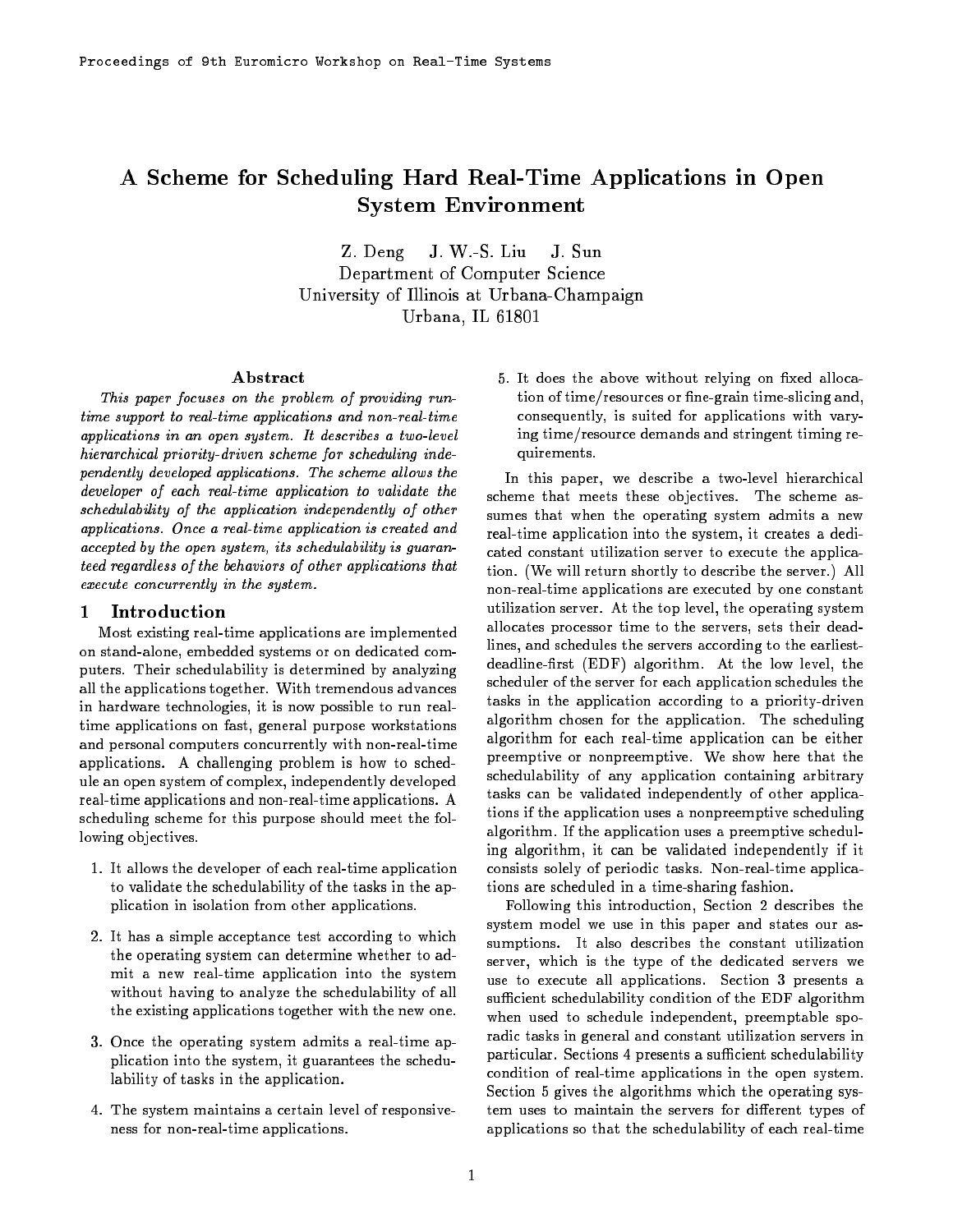

Figure 1: Open System Model

application can be determined in isolation from other applications in the system. Section 6 discusses related work, and Section 7 is a summary.

### 2 Background and Assumption

According to the model adopted in this paper, an open system has a processor with speed equal to one. The workload on the processor consists of real-time applications, denoted by  $A_k$ ,  $k = 1, 2$ , and so on, and nonreal-time applications. We assume that every real-time application  $A_k$  would be schedulable if it were executed alone on a slow processor with speed  $\sigma_k < 1$ . In the open system, each real-time application  $A_k$  is executed by the constant utilization server  $S_k$ , for  $k \geq 1$ , and all the non-real-time applications are executed by the constant utilization server  $S_0$ . As shown in Figure 1, each server has a ready queue containing application jobs that are ready to be executed by the server.

#### $2.1$ Constant Utilization Server

A constant utilization server is defined by its server size  $U$ , which is the fractional processor utilization allocated to the server. We assume that the execution time of every job in every real-time application is known after the job is released, and let the execution time of the job  $J_i$  in the ready queue of a server for a real-time application be  $e_i$ . The execution times of jobs in non-realtime applications are unknown. These jobs are scheduled among themselves on a round-robin basis, one time slice at a time. Hence, the execution time of the job at the head of the ready queue of the server  $S_0$  is equal to the length of the time slice.

Each constant utilization server becomes eligible for execution when the operating system gives it some  $(> 0)$  execution budget. The budget is consumed (i.e., decreased by one unit per unit of time) whenever the server executes. The server is no longer eligible for execution when its budget is exhausted (i.e., the budget becomes zero). It becomes eligible for execution again when the operating system replenishes its budget (i.e., sets its budget to some positive value again).

Specically, the operating system replenishes the server budget and sets the server deadline of a constant utilization server of size  $U$  according to the following rules. In the statement of these rules,  $b$  is either equal to the execution time  $e_i$  of the job  $J_i$  at the head of the ready queue of the server if the scheduling algorithm of the application is nonpreemptive, or is equal to a value no greater than  $e_i$  if the scheduling algorithm of the application is preemptive. We will return in Sections 4 and 5 to discuss how to choose this value in the latter case.

- 1. Initially, the budget of the server is zero, and the deadline d is also zero.
- 2. When a job  $J_i$  with execution time  $e_i$  arrives (i.e., is released and placed in the ready queue of the server) at time  $r_i$  while the ready queue is empty,
	- (a) if  $d \leq r_i$ , set the server budget to b and deadline d to  $r_i + b/U$ ;
	- (b) otherwise do nothing.
- 3. At the deadline  $d$  of the server,
	- (a) if a job  $J_i$  with execution time  $e_i$  is waiting at the head of the ready queue, set the budget to b and move the deadline to  $d + b/U$ ;
	- (b) otherwise do nothing.

The server behaves like a task with a constant utilization  $U$  if its ready queue is never empty, thus the name Constant Utilization Server. This server algorithm is essentially the same as the total bandwidth server algorithm proposed by Spuri and Buttazzo [7]. (We will discuss their difference in Section 6.)

#### **Scheduling Hierarchy**  $2.2$

The applications are scheduled and executed according to a two-level hierarchical scheme. Again, at the top level, the scheduler provided by the operating system maintains all the servers. It replenishes the server budget and sets the server deadline for every server in the system, and schedules all the servers in the system according to the earliest-deadline-first (EDF) algorithm. (Hereafter, we refer to this scheduler as the OS scheduler.)

When the system starts, the operating system creates the server  $S_0$  for non-real-time applications. The OS scheduler always admits non-real-time applications,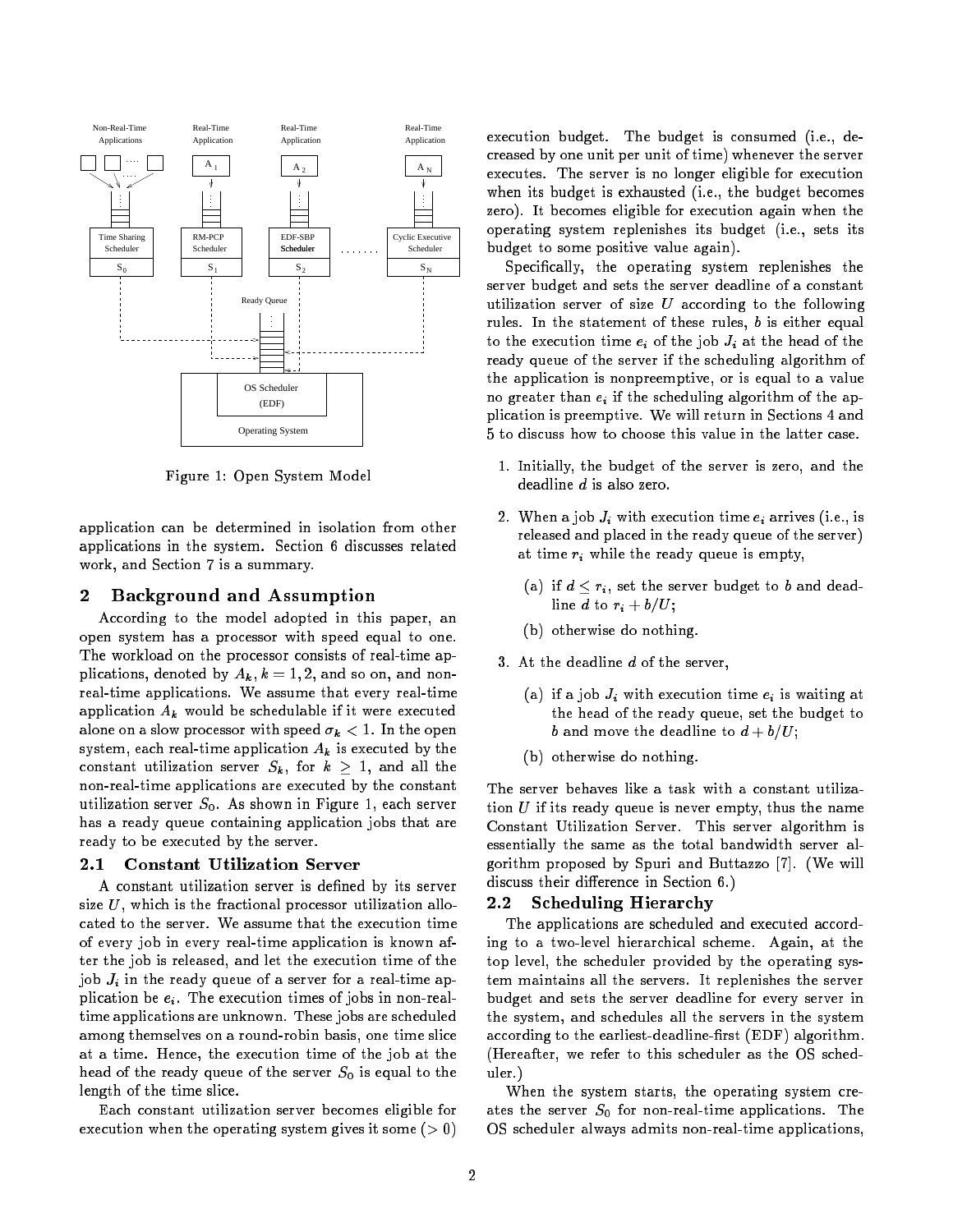but it admits a real-time application into the system only when the application meets the condition described in Section 5. When the OS scheduler admits a new real-time application  $A_k$ , the operating system creates a server  $S_k$  with server size  $U_k$  to execute  $A_k$ . (Section 4 will discuss the server size  $U_k$  required to ensure the schedulability of the application.) When the application  $A_k$  terminates, the operating system destroys the server  $S_k$ . We assume that the total server size of all constant utilization servers in the system is less than or equal to one at all times.

At any time, the system consists of a number of servers, as shown in Figure 1. Each server  $S_k$  has a ready queue that contains ready-to-run jobs to be executed by the server. When the OS scheduler selects a server to execute, the server executes the job at the head of its ready queue. The server  $S_k$  for each realtime application  $A_k$  in the system also has a low-level, server scheduler, which schedules ready-to-run jobs in  $A_k$  and places them in priority order in the ready queue of  $S_k$ . The server scheduler is a part of the application. In contrast, the operating system schedules all the nonreal-time applications. The net effect is that all the nonreal-time applications appear to be running in a slower time-sharing environment.

More specically, when a job of a real-time application  $A_k$  is released, the operating system invokes the server scheduler of the server  $S_k$ . The server scheduler then inserts the newly released job in the proper location in the server's ready queue according to the scheduling algorithm used by the server scheduler. We assume that the algorithm used by every server scheduler is a simple priority-driven algorithm. The time taken for inserting the newly released job into the ready queue is either negligibly small compared with the execution times of all the jobs in the system or is accounted for by including the server scheduler as a task of  $A_k$  when determining the schedulability of  $A_k$ .

# 3 Schedulability Condition of Sporadic Jobs With EDF Algorithm

We say that a constant utilization server is *schedulable* if every time after the server budget and deadline are set, its budget is always exhausted at or before its deadline. To state this fact in another way, we can view each server as a sporadic task in which a job with execution time equal to the server budget and deadline equal to the server deadline is released each time the server budget is replenished. The server is schedulable when every job of it completes by its deadline.

We present here a general schedulability condition that implies the schedulability condition of constant utilization servers. The general condition is for a stream of independent, preemptable sporadic jobs. Each sporadic

job  $J_i$  is characterized by its release time  $r_i$ , execution time  $e_i$  and deadline  $d_i$ . The ratio  $e_i/(d_i - r_i)$  is the density of the job  $J_i$ , and the interval  $(r_i, d_i]$  is its active interval. We say that  $J_i$  is an active job in the system at any time instant  $t \in (r_i, d_i]$ , but is not an active job outside this interval. Theorem 1 below gives a sufficient schedulability condition for sporadic jobs when they are scheduled on the EDF basis.

Theorem 1: A system of independent, preemptable sporadic jobs is schedulable according to the EDF algorithm if at any time instant, the total density of all active jobs in the system is less than or equal to one.

Proof: We prove the theorem by contradiction. To do so, we suppose that a job misses its deadline at time  $t.$  and there is no missed deadline prior to  $t.$  Let  $t^\prime$  be the latest time before t at which either the system idles or some job with a deadline after  $t$  executes. Suppose that during the interval  $(t',t]$ , the system executes  $n$  sporadic jobs,  $J_1, J_2, \cdots, J_n,$  ordered in increasing order of their deadlines. Job  $J_n$  is the one that misses its deadline.

We call either the release of a job, or the completion of a job, or a job missing its deadline a system event. Suppose that during the interval  $(t', t]$ , there are m system events, ordered in ascending order of their occurrences. Let  $t_i$  denote the time instant when event  $i$  occurs, where  $i=1,2,\cdots,m.$  We must have  $t_1=t'$  and  $t_m=t.$  The entire interval  $(t',t]$  is partitioned into  $m-1$  disjoint sub-intervals,  $(t_1, t_2], (t_2, t_3], \cdots, (t_{m-1}, t_m]$ . By the definition of system events, in each sub-interval, active jobs in the system remain unchanged, and so does the total density of all the active jobs. Let  $\Lambda_i$  denote the subset containing all the jobs that are active during the subinterval  $(t_i, t_{i+1}]$  for  $1 \leq i \leq m-1$  and  $u_i$  denote the total density of the jobs in  $\Lambda_i$ .

We note that

$$
\sum_{i=1}^{n} e_i = \sum_{i=1}^{n} \frac{e_i}{d_i - r_i} (d_i - r_i)
$$
  
= 
$$
\sum_{j=1}^{m-1} (t_{j+1} - t_j) \sum_{J_k \in \Lambda_j} \frac{e_k}{d_k - r_k}
$$
  
= 
$$
\sum_{j=1}^{m-1} u_j (t_{j+1} - t_j)
$$

Since  $u_j \leq 1$  for all  $j = 1, 2, \dots, m - 1$ , we have

$$
\sum_{i=1}^{n} e_i \leq \sum_{j=1}^{m-1} (t_{j+1}-t_j) = t_m - t_1 = t - t'
$$

However job  $J_n$  misses its deadline at time t, therefore,

$$
\sum_{i=1}^n e_i > t-t'
$$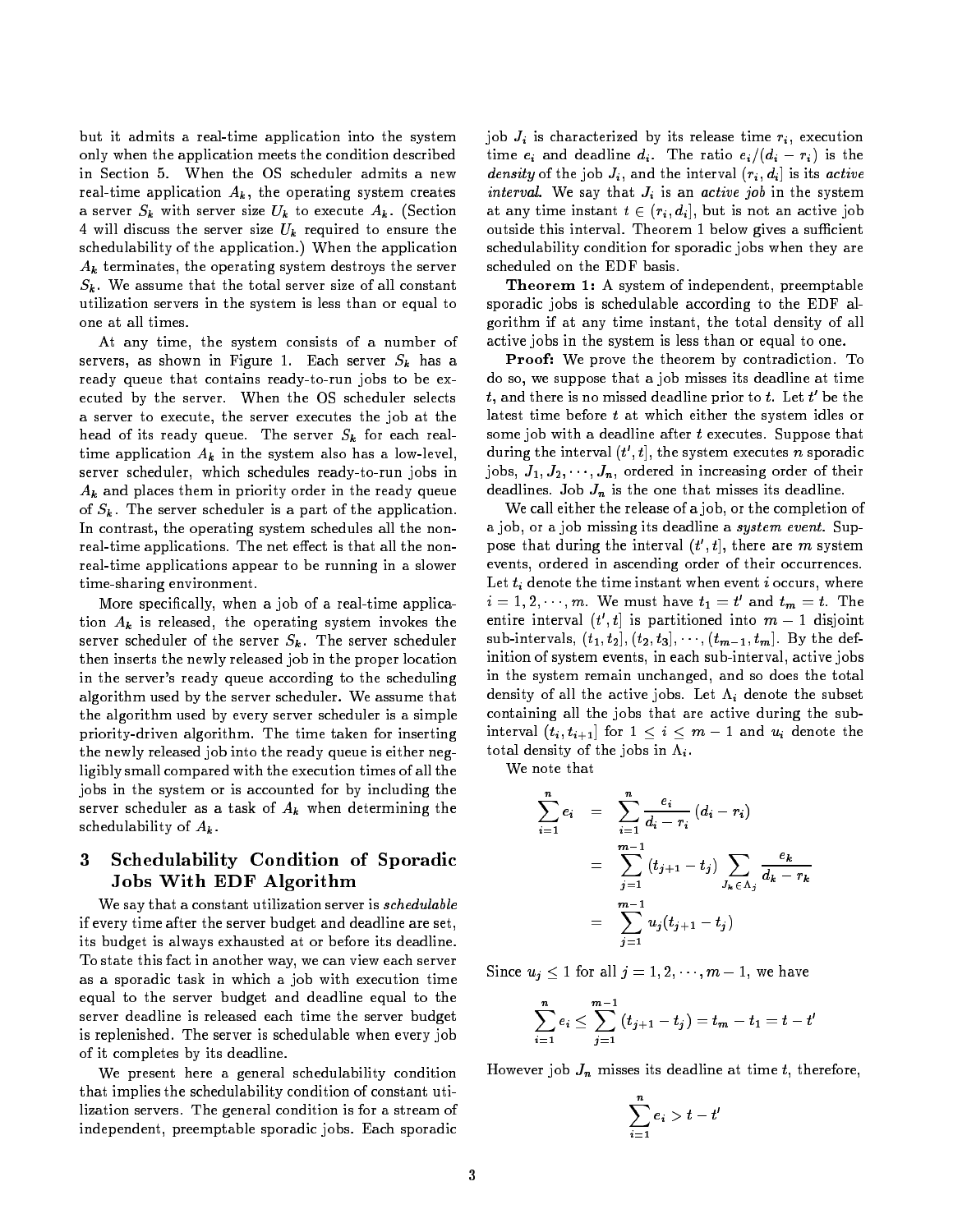which is clearly a contradiction.  $\Box$ 

The following Corollary follows straightforwardly from Theorem 1. Our open system consists of only constant utilization servers. Because the total server size is less than or equal to one, all servers are schedulable.

Corollary 2: In a system of a varying number of independent, preemptable periodic tasks whose deadlines are equal to their respective periods and a varying number of constant utilization servers, if the total utilization  $U_p$  of all the periodic tasks and the total server size  $U_s$ of all the servers are such that  $U_p + U_s \leq 1$  at all times, then all periodic tasks and all servers are schedulable according to the EDF algorithm.

#### $\overline{\mathbf{4}}$ **Schedulability Condition of Real-Time** Applications

We are now ready to discuss the schedulability condition under which a real-time application  $A_k$  is schedulable when it is running in an open system. As stated earlier, we assume that  $A_k$  would be schedulable according to some scheduling algorithm if it were executed alone on a slow processor with speed  $\sigma_k < 1$ . We want to answer here the question under what condition the application  $A_k$  is schedulable in the open system if its server  $S_k$ , working according to the constant utilization server algorithm, is schedulable.

To gain some insight, we first examine the following example. Suppose that the application  $A_k$  uses the EDF algorithm to schedule its jobs, and  $A_k$  has two jobs,  $J_1(0, a, 10a + 4)$  and  $J_2(a, 1, a + 4)$ , where  $a > 0$ . (Three numbers in parenthesis represent release time, execution time and deadline of the job, respectively.) The application  $A_k$  is schedulable if it executes alone on a slow processor with speed  $\sigma_k$  equal to 0.25, as shown in Figure 2(a). Now suppose that the application  $A_k$  is executed by the server  $S_k$  with server size  $U_k$  in the open system. Figure 2(b) shows a possible schedule of  $A_k$ . At time 0, job  $J_1$  is released, the OS scheduler sets the budget of server  $S_k$  to a and deadline to  $a/U_k$ .  $S_k$  may have the earliest deadline among all servers in the system during interval  $(0, a)$ , and it starts to execute  $J_1$ immediately. At time  $a$ , the budget of server  $S_k$  is exhausted, and job  $J_1$  completes. At the same time, job  $J_2$ arrives. But since the deadline of server  $S_k$  is  $a/U_k$ , the server budget is replenished at that time. Therefore, job  $J_2$  stays in the ready queue of  $S_k$  waiting for the server budget to be replenished. At time  $a/U_k$ , the operating system sets the budget of server  $S_k$  to 1 and deadline to  $(a + 1)/U_k$ .  $J_2$  is guaranteed to complete at  $(a + 1)/U_k$ . To meet  $J_2$ 's deadline, we must have  $(a+1)/U_k \le a+4$ , or  $U_k \geq (a + 1)/(a + 4)$ . Since a is an arbitrary positive number,  $J_2$  is guaranteed to meet its deadline only when  $U_k = 1$ . This means that no other application can be scheduled on the fast processor!



Figure 2: Schedules of Application  $A_k$ 

This example illustrates that budget of the server  $S_k$ cannot always be set to the execution time of the job at the head of  $S_k$ 's ready queue. Otherwise, we cannot guarantee that the application  $A_k$  is schedulable in the open system even when  $A_k$  is schedulable on a slower processor and the server  $S_k$  is schedulable, except when the size  $U_k$  of server  $S_k$  is one. The following theorem states that, when the operating system replenishes the server budget in a proper manner, we can guarantee the schedulability of the application  $A_k$  in the open system if the server  $S_k$  for  $A_k$  has size  $\sigma_k < 1$  and is schedulable.

**Theorem 3:** If a real-time application  $A_k$  would be schedulable according to some scheduling algorithm if it were executed alone on a slow processor with speed  $\sigma_k$  < 1, it is also schedulable on a fast processor with speed one when it is executed by a constant utilization server  $S_k$  in the two-level scheduling hierarchy described in Section 2, provided that all the following conditions are true.

- 1. The server  $S_k$  has server size  $\sigma_k$  and is schedulable in the open system.
- 2. When the operating system sets the budget of the server  $S_k$ , the replenished budget never exceeds the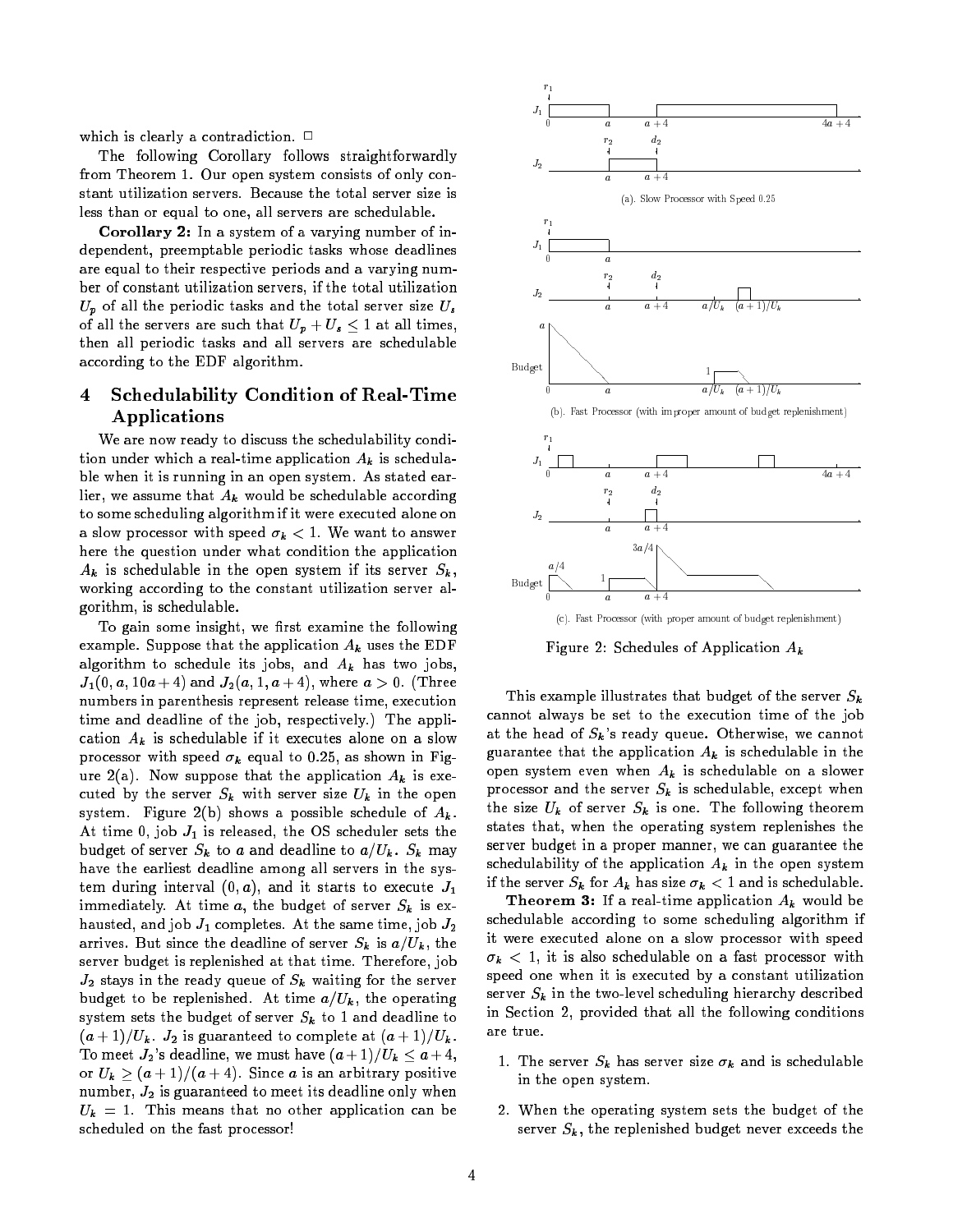remaining execution time of the job at the head of  $S_k$ 's ready queue.

3. During any interval  $(t,d)$  between the time instant  $t$  when the operating system replenishes the budget of the server  $S_k$  and the corresponding deadline d of the server, there would be no context switch among the jobs in the application  $A_k$  if  $A_k$  were executed alone on the slow processor with speed  $\sigma_k$ .

The proof of this theorem follows directly from the following lemma. Let  $t_m$  denote the time when the operating system replenishes the budget of the server  $S_k$ for the m-th time and sets its deadline to  $d_m$  for  $m \geq 1$ . We say that a job attains  $x$  units of time in an interval, or its attained time in the interval is  $x$ , if its remaining execution time is  $x$  units less at the end of the interval than that at the beginning of the interval.

Lemma 4: When the conditions stated in Theorem 3 are true, the same job in  $A_k$  executes and attains the same time  $(d_m-t_m)\sigma_k$  on both the slow and the fast processors during any interval  $(t_m, d_m)$ , for all  $m \geq 1$ , and no other jobs in  $A_k$  execute on either processor during that interval.

Proof: We prove the lemma by induction on the index  $m$ . On the fast processor, the operating system sets the budget of the server  $S_k$  when the first job  $J_1$  of  $A_k$ arrives at  $t_1$ . The deadline of the server  $A_k$  is set to  $d_1$ . According to the three conditions stated in Theorem 3, we have  $e_1 \geq (d_1 - t_1)\sigma_k$ , and there is no context switch among jobs in  $A_k$  during the interval  $(t_1, d_1)$ . Since  $S_k$ is schedulable, during the interval  $(t_1, d_1)$ , the server  $S_k$ executes  $J_1$  and  $J_1$  attains  $(d_1 - t_1)\sigma_k$  units of time on the fast processor. Similarly, if  $A_k$  executes alone on the slow processor,  $J_1$  also attains this amount of time in this interval. Moreover, no other jobs in  $A_k$  execute on either processor during  $(t_1, d_1)$ .

Now suppose that during each interval  $(t_m, d_m)$  for  $m = 1, 2, \dots, j$ , the the same job in  $A_k$  executes and attains  $(d_m - t_m)\sigma_k$  units of time on both processors, and no other jobs in  $A_k$  execute on either processor during the interval. At time  $d_j$ , every ready job  $J_i$  in  $A_k$  either has completed on both processors, or if not completed, has attained the same time on both processors. Therefore, on both processors at time  $d_i$ , either the same job in  $A_k$  has the highest priority or no job in  $A_k$  is ready. Let  $J_x$  denote the highest priority ready job in  $A_k$  at time  $d_j$  or the first job in  $A_k$  released after  $d_j$  if there is no ready job in  $A_k$  at  $d_i$ . Let  $t'$  denote the earliest time  $J_x$  is ready for execution at or after  $d_i$ .

The slow processor starts executing  $J_x$  at  $t'$ . On the fast processor, the OS scheduler sets the budget and deadline of the server  $S_k$  at time  $t_{i+1} = t'$ . The deadline is set to  $d_{j+1}$ . Again according to the three conditions stated in Theorem 3, we have  $e_x' \geq (d_{j+1} - t_{j+1})\sigma_k$ ,

where  $e'_x$  is the remaining execution time of  $J_x$ , and there is no context switch among jobs in  $A_k$  during the interval  $(t_{i+1}, d_{i+1})$ . Therefore, during the interval  $(t_{i+1}, d_{i+1})$ , job  $J_x$  executes on the slow processor continuously and attains  $(d_{j+1} - t_{j+1})\sigma_k$  units of time, and on the fast processor, the server  $S_k$  executes  $J_x$  and allows it to attain the same amount of time. No other jobs in  $A_k$ execute on either processor during interval  $(t_{j+1}, d_{j+1})$ .  $\Box$ 

Lemma 4 in essence says that when the conditions stated in Theorem 3 are true, the constant utilization server  $S_k$  with size  $\sigma_k$  executing on the fast processor emulates a slower processor with speed  $\sigma_k$ . To see why Theorem 3 follows directly, we note that during each interval  $(t_m, d_m)$  for  $m \geq 1$ , only one job in  $A_k$  executes on the slow processor and the attained time of the job is  $(d_m - t_m)\sigma_k$  units. Hence, the slow processor never idles during any interval  $(t_m, d_m)$ , and every job in  $A_k$  can complete only at the end of such an interval. According to Lemma 4, if  $J_i$  executes during the intervals  $(t_{m_1}, d_{m_1}), (t_{m_2}, d_{m_2}), \cdots, (t_{m_l}, d_{m_l})$ and completes at time  $d_{m_l}$  on the slow processor, it also executes on the fast processor during the intervals  $(t_{\bm{m}_1}, d_{\bm{m}_1}), (t_{\bm{m}_2}, d_{\bm{m}_2}), \cdots, (t_{\bm{m}_l}, d_{\bm{m}_l})$  and completes at or before time  $d_{m_l}$  on the fast processor. Therefore, if all jobs in application  $A_k$  meet their deadlines on the slow processor, they also meet their deadlines when executed by server  $S_k$  on the fast processor.

We now return to the example given earlier in this section. If  $A_k$  were executed on a slow processor with speed 0.25,  $J_2$  would preempt  $J_1$  at time a. Condition 3 in Theorem 3 does not hold. Indeed the application  $A_k$  is not schedulable if the server budget is replenished and its deadline set as described. However, suppose that we let the OS scheduler set the server budget according to the three conditions stated in Theorem 3. At time 0, when job  $J_1$  is released, the operating system sets the budget of server  $S_k$  to  $a/4$  and deadline to a. At time a, when job  $J_2$  is released and becomes the job at the head of  $S_k$ 's ready queue, the server deadline just expires. The OS scheduler immediately sets the budget of  $S_k$  to 1 and deadline to  $a + 4$ . Job  $J_2$  completes at or before the server deadline at  $a + 4$ , thus meets its deadline. At time  $a + 4$ ,  $J_1$  becomes the job at the head of  $S_k$ 's ready queue with remaining execution time  $3a/4$ . The server budget is set to  $3a/4$  and deadline is set to  $4a + 4$ . At or before time  $4a + 4$ , job  $J_1$  completes. Figure 2(c) shows a possible schedule of the application.

#### 5 Scheduling Algorithm for Real-Time 5 Applications in Open System

We now describe in detail the two-level scheduling algorithm which we briefly described in Section 2. Figure 3 shows the operations of the OS scheduler. Specically,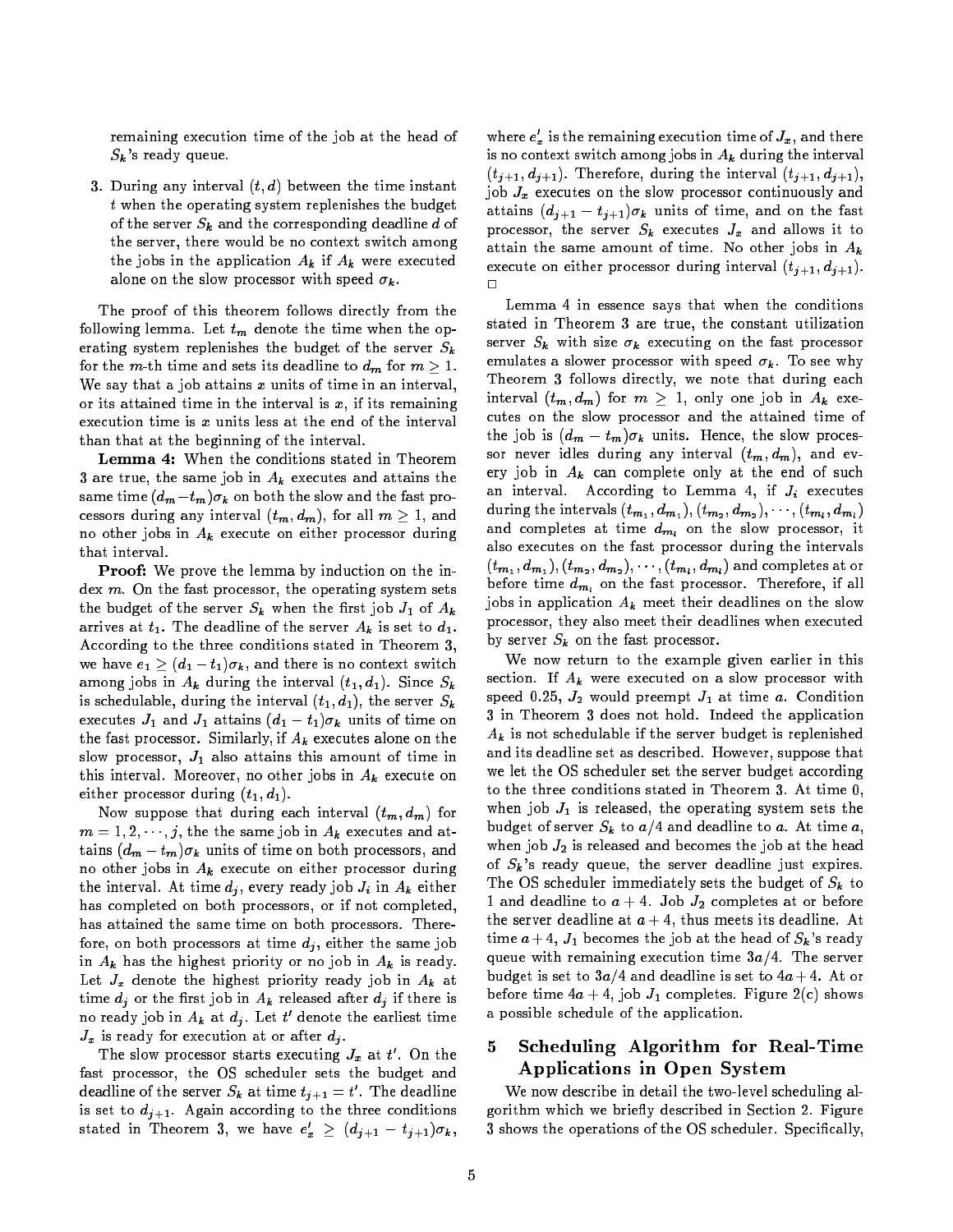let  $U_t$  denote the total size of all the servers in the system when an application  $A_k$  is created and requests for admittance into the system. Again,  $A_k$  is schedulable on a slow processor with speed  $\sigma_k$ . The operating system admits the application into the system and creates a server  $S_k$  with size  $\sigma_k$  to execute the application if  $U_t + \sigma_k \leq 1$ . Otherwise it rejects the application. If it accepts the application, it schedules the server  $S_k$  for the application together with existing servers on the EDF basis.

The ways the OS scheduler maintains the server  $S_k$ and its interaction with the server scheduler depend on whether the server scheduling algorithm is preemptive or nonpreemptive and whether the jobs in the application contend for resources amongst themselves. (We assume here that applications do not contend for global resources, that is, the resources shared among jobs of different applications.) The OS scheduler replenishes the budget and sets the deadline of each server for each application so that the conditions in Theorem 3 are satisfied. It always sets the server budget to the maximum value that satisfies conditions 2 and 3 stated in Theorem 3 in order to reduce the number of times the budget and deadline of the server  $S_k$  are set, thus minimizing the overall scheduling overhead. In other words, when the OS scheduler sets the budget of the server  $S_k$  at time t, the budget is set to min{ $e'_i$ ,  $(t'-t)\sigma_k$ }, where  $e'_i$  is the remaining execution time of the job  $J_i$  at the head of  $S_{\pmb{k}}$  's ready queue and  $t'$  is the earliest possible time that a context switch could happen among jobs in application  $A_k$  if  $A_k$  were executed alone on the slow processor with speed  $\sigma_k$ .

# 5.1 Real-Time Applications with Nonpreemptive Scheduler

Figure 4 shows the actions taken by the OS scheduler to maintain the server  $S_k$  for a nonpreemptive application  $A_k$ . The application has a stream of independent sporadic jobs  $J_i$ ,  $i = 1, 2, \dots$ , each of which is characterized by its release time  $r_i$ , execution time  $e_i$ , and deadline  $d_i$ . The release time of any job need not to be known a priori, but we assume that the execution time of every job in  $A_k$  becomes known after it is released. The application's scheduler schedules the jobs in  $A_k$  according to some nonpreemptive scheduling algorithm in such a way that  $A_k$  is schedulable by itself on a slow processor with speed  $\sigma_k < 1$ . Whenever the server  $S_k$  is scheduled, it executes the job at the head of its ready queue. The correctness of this two-level algorithm is given by Theorem 5.

**Theorem 5:** If a real-time application  $A_k$  consisting of independent sporadic jobs is schedulable on a slow processor with speed  $\sigma_k < 1$  by itself according to some nonpreemptive scheduling algorithm, it is also schedulable on the fast processor with speed one according to the two-level scheduling algorithm where the OS scheduler

## Initiation:

- Create a constant utilization server  $S_0$  with size  $U_0$  for non-real-time applications.
- Set the budget and deadline of server  $S_0$  to infinity.
- Set the total server size  $U_t$  of all servers in the system to  $U_0$ .

### Acceptance Test and Admission of  $A_k$ :

When each new application  $A_k$  requests for admittance, providing the speed  $\sigma_k$  of the slow processor on which  $A_k$ is schedulable in its admission request, if  $U_t + \sigma_k > 1$ , reject  $A_k$ , otherwise, admit  $A_k$ , and

- create a constant utilization server  $S_k$  with size  $\sigma_k$ for  $A_k$ ,
- $\bullet$  set server budget and server deadline  $d$  to zero, and
- $\bullet$  increase  $U_t$  by  $\sigma_k$ .

### Maintenance of each server  $S_k$ :

Maintain each server  $S_k$  in ways described in Figures 4, 5, or 6 depending on the type of application executed by  $S_k$ .

Interaction with server scheduler of each server  $S_k$ :

- When every job  $J_i$  in the application  $A_k$  is released, invoke the server scheduler of  $S_k$  to place  $J_i$  in the proper location in  $S_k$ 's ready queue.
- If the application  $A_k$  uses a preemptive scheduling algorithm, before replenishing the budget of  $S_k$ , invoke the server scheduler of  $S_k$  to update the occurrence time  $t_k$ of the next application event of  $A_k$ .

### Scheduling of all servers:

Schedule all servers on the EDF basis.

Figure 3: Operations of the OS scheduler

works as described in Figures 3 and 4, provided that the total server size of other existing servers is no more than  $1 - \sigma_k$ .

Proof: According Corollary 2, all the servers, including  $S_k$ , are schedulable. It is easy to see that all three conditions stated in Theorem 3 are true. Hence Theorem 5 is true.  $\Box$ 

#### $5.2$ Real-Time Applications with Preemptive Scheduler

We now consider a real-time application  $A_k$  that is schedulable by itself on a slow processor with speed  $\sigma_k$  < 1 by some preemptive scheduling algorithm (e.g., EDF, RM or DM). In this case, we require that the jobs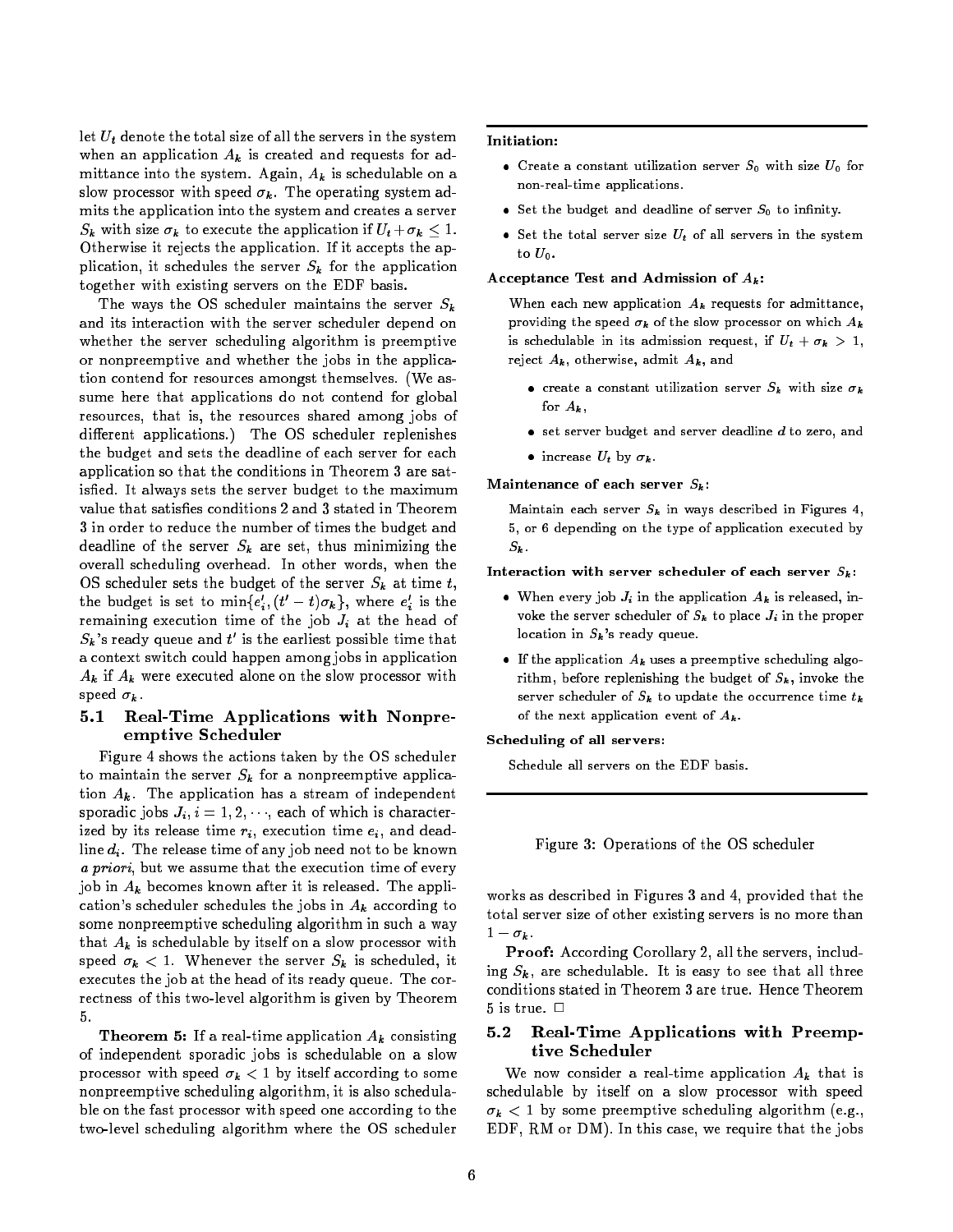Maintenance of server  $S_k$ :

- 1. When a new job  $J_i$  of  $A_k$  arrives at  $t$ ,
	- (a) invoke the server scheduler of  $S_k$  to place  $J_i$  in the proper location in  $S_k$ 's ready queue, and
	- (b) if the current server deadline  $d < t$ , set the server budget to  $e_i$  and server deadline d to  $t + e_i/\sigma_k$ .
- 2. At the deadline d of the server  $S_k$ , if its ready queue is not empty and job  $J_i$  is at the head of the ready queue, set the server budget to  $e_i$  and server deadline  $d$ to  $d + e_i/\sigma_k$ .
- 3. When the application  $A_k$  terminates,
	- (a) delete  $S_k$  from the system, and
	- (b) decrease  $U_t$  by  $\sigma_k$ .

Figure 4: Maintenance of Server  $S_k$  for a Nonpreemptive Application  $A_k$ 

in each task  $T_i$  in the application be released periodically. Specifically, each task  $T_i$  in  $A_k$  is characterized by its phase  $r_i$  and period  $p_i$ , meaning that the j-th job of task  $T_i$  has release time  $r_i + (j-1)p_i$ , and this release time is known a priori. However, unlike the usual periodic tasks, the jobs in each task  $T_i$  may have different execution times and relative deadlines. We assume that the execution time  $e_m$  of every job  $J_m$  becomes known after  $J_m$  is released.

Figure 5 shows the actions taken by the OS scheduler to maintain the server  $S_k$  for such an application. The term application event in the description refers to either the release or the completion of a job in  $A_k$ . At any time  $t$ , the next application event is the application event that would have the earliest possible occurrence time after  $t$ if the application  $A_k$  were executed alone on the slow processor. Let  $t'$  denote the earliest release time of any job of the application  $A_k$  after t. Then at time t, the next application event occurs either at  $t'$ , if the ready queue of server  $S_{\bm{k}}$  is empty at  $t,$  or at  $\min\{t', t + e_i'/\sigma_{\bm{k}}\},$ if the job  $J_i$  at the head of the ready queue has remaining execution time  $e_\epsilon$  .

As shown in Figure 5, the maintenance of a server for a preemptive application is more complicated than that of a server for a nonpreemptive application. The added complication arises from the need for the server scheduler of each server  $S_k$  to compute the occurrence time  $t_k$  of the next application event in the application  $A_k$ executed by  $S_k$ . This computation can be done in  $O(N)$ time when  $A_k$  contains N tasks. The OS scheduler sets the budget and deadline of the server  $S_k$  based on the

Maintenance of server  $S_k$ :

- 1. When a new job  $J_i$  of  $A_k$  arrives at t, invoke the server scheduler of  $S_k$  to place  $J_i$  in the proper location in  $S_k$ 's ready queue, and set  $J_i$ 's remaining execution time  $e_i$ to  $e_i$ . If the current server deadline  $d \leq t$ ,
	- (a) invoke the server scheduler of  $S_k$  to update the occurrence time  $t_k$  of the next application event of  $A_k$
	- (b) set the server budget to  $(t_k-t)\sigma_k$  and server deadline  $d$  to  $t_k$ , and
	- (c) decrease the remaining execution time  $e_i$  of  $J_i$  by  $(t_{k} - t)\sigma_{k}$  .
- 2. At the deadline d of the server  $S_k$ , if its ready queue is not empty and job  $J_i$  is at the head of the ready queue,
	- (a) invoke the server scheduler of  $S_k$  to update the occurrence time  $t_k$  of the next application event of  $A_k$ ,
	- (b) set the server budget to  $(t_k d)\sigma_k$  and server deadline  $d$  to  $t_k$ , and
	- (c) decrease the remaining execution time  $e_i$  of  $J_i$  by  $(t_k - d)\sigma_k$ .
- 3. When the application  $A_k$  terminates,
	- (a) delete  $S_k$  from the system, and
	- (b) decrease  $U_t$  by  $\sigma_k$ .

Figure 5: Maintenance of Server  $S_k$  for a Preemptive Application  $A_k$ 

occurrence time  $t_k$  of the next application event. For this reason, this scheme works only when the release times of jobs are known. The correctness of this two-level algorithm for preemptive applications is given by Theorem 6, which follows straightforwardly from Corollary 2 and Theorem 3.

**Theorem 6:** If a real-time application  $A_k$  consisting solely of independent tasks whose jobs are released periodically is schedulable on a slow processor with speed  $\sigma_k$  < 1 by itself according to some preemptive scheduling algorithm, it is also schedulable on the fast processor with speed one according to the two-level scheduling algorithm where the OS scheduler works as described in Figures 3 and 5, provided that the total server size of other existing servers is no more than  $1 - \sigma_k$ .

#### $5.3$ Resource Consideration

Oftentimes, tasks in a real-time application share logical or physical resources. In this section, we consider a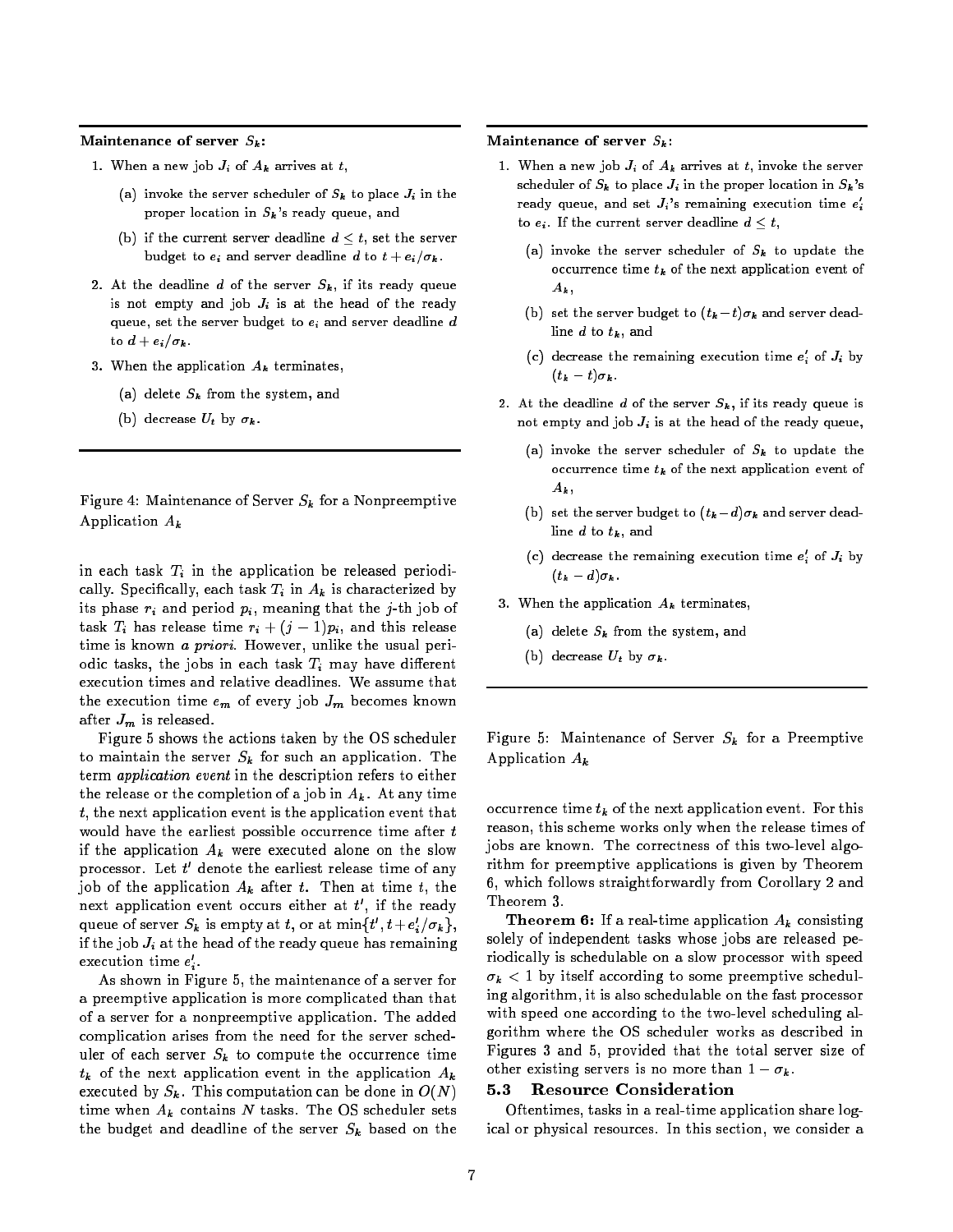preemptive application  $A_k$  of tasks that share local resources. These resources are not used by tasks in applications other than  $A_k$ . Again we require that the jobs in each task be released periodically, so that we know their release times. Further, we assume that after a job in  $A_k$  is released, we know what resources it will use, when it will request for the resources, and how long it will hold the resources. Suppose that the application  $A_k$ is schedulable by some preemptive scheduling algorithm (e.g., RM, DM or EDF) and resource access protocol (e.g., PCP or SBP) when it executes alone on a slow processor with speed  $\sigma_k < 1$ . The question we want to answer here is how should the server for such an application  $A_k$  be maintained by the OS scheduler so that the application is schedulable in the open system.

To take resource contention into consideration, the OS scheduler must react to two types of application events in addition to job releases and completions. These additional application events are requests for resource and releases of resource by jobs in  $A_k$ . Accordingly, the calculation of the occurrence time of the next application event after any time  $t$  is changed as follows. Let  $t^{\prime}$ denote the earliest release time of any job of the application  $A_k$  after t, and  $J_i$  be the job at the head of the ready queue of the server  $S_{\bm{k}}$  at time  $t$ . Let  $e''_i$  denote the amount of time  $J_i$  must attain to reach the point when  $J_i$  either completes, or requests for a resource or releases a resource, whichever occurs the earliest. (This can be computed when the remaining execution time  $e_{\cdot}$ of the job  $J_i$  is known.) At time t, the occurrence of the next application event is either  $t^\prime$  if the ready queue is empty, or  $\min\{t', t + e_i''/\sigma_k\}$  if  $J_i$  is at the head of the ready queue.

Figure 6 shows the actions taken by the OS scheduler to maintain the server  $S_k$  for a preemptive application  $A_k$  with local resource contention. As shown in the figure, the operations of the OS scheduler are further complicated by the need for handling resource requests by jobs in the application  $A_k$ . Specifically, when a job  $J_i$ in the application  $A_k$  requests for a resource or releases a resource, the server scheduler may need to change the priorities of some jobs in  $A_k$  and sort the jobs in its ready queue according to the resource access protocol used by  $A_k$ . For example, if  $A_k$  uses PCP algorithm, when the highest priority job  $J_i$  requests for a resource which is held by job  $J_i$ , the server scheduler changes the priority of  $J_j$  to the priority of  $J_i$  and move  $J_j$  to the head of its ready queue. We note that the budget of the server  $S_k$  is exhausted every time a job in  $A_k$  requests for a resource or releases a resource. At the deadline of the server  $S_k$ , the OS scheduler invokes the server scheduler to update the occurrence time  $t_k$  of the next application event of  $A_k$ , and sets the budget and deadline of  $S_k$  accordingly. Again all conditions stated in Theorem 3 are Maintenance of server  $S_k$ :

- 1. When a new job  $J_i$  of  $A_k$  arrives at t, invoke the server scheduler of  $S_k$  to place  $J_i$  in the proper location in  $S_k$ 's ready queue, and set  $J_i$ 's remaining execution time  $e_i$ to  $e_i$ . If the current server deadline  $d \leq t$ ,
	- (a) invoke the server scheduler of  $S_k$  to update the occurrence time  $t_k$  of the next application event of  $A_k$ ,
	- (b) set the server budget to  $(t_k-t)\sigma_k$  and server deadline  $d$  to  $t_k$ , and
	- (c) decrease the remaining execution time  $e_i$  of  $J_i$  by  $(t_{k} - t)\sigma_{k}$  .
- 2. At the deadline d of the server  $S_k$ , if its ready queue is not empty and job  $J_i$  is at the head of the ready queue,
	- (a) invoke the server scheduler of  $S_k$  to update the occurrence time  $t_k$  of the next application event of  $A_k$ ,
	- (b) set the server budget to  $(t_k d)\sigma_k$  and server deadline  $d$  to  $t_k$ , and
	- (c) decrease the remaining execution time  $e_i$  of  $J_i$  by  $(t_k - d)\sigma_k$ .
- 3. After a job  $J_i$  requests for a resource or releases a resource, invoke the server scheduler to change the priorities of some jobs if necessary and move the job with the highest priority to the head of its ready queue.
- 4. When the application  $A_k$  terminates,
	- (a) delete  $S_k$  from the system, and
	- (b) decrease  $U_t$  by  $\sigma_k$ .

Figure 6: Maintenance of Server  $S_k$  for a Preemptive Application  $A_k$  With Resource Contention

met. Hence, the following theorem stating the correctness of this two-level algorithm is true.

**Theorem 7:** If a real-time application  $A_k$  consisting solely of independent tasks that share local resources and whose jobs are released periodically is schedulable on a slow processor with speed  $\sigma_k < 1$  by itself according to some preemptive scheduling algorithm, it is also schedulable on the fast processor with speed one according to the two-level scheduling algorithm where the OS scheduler works as described in Figures 3 and 6, provided that the total server size of other existing servers is no more than  $1 - \sigma_k$ .